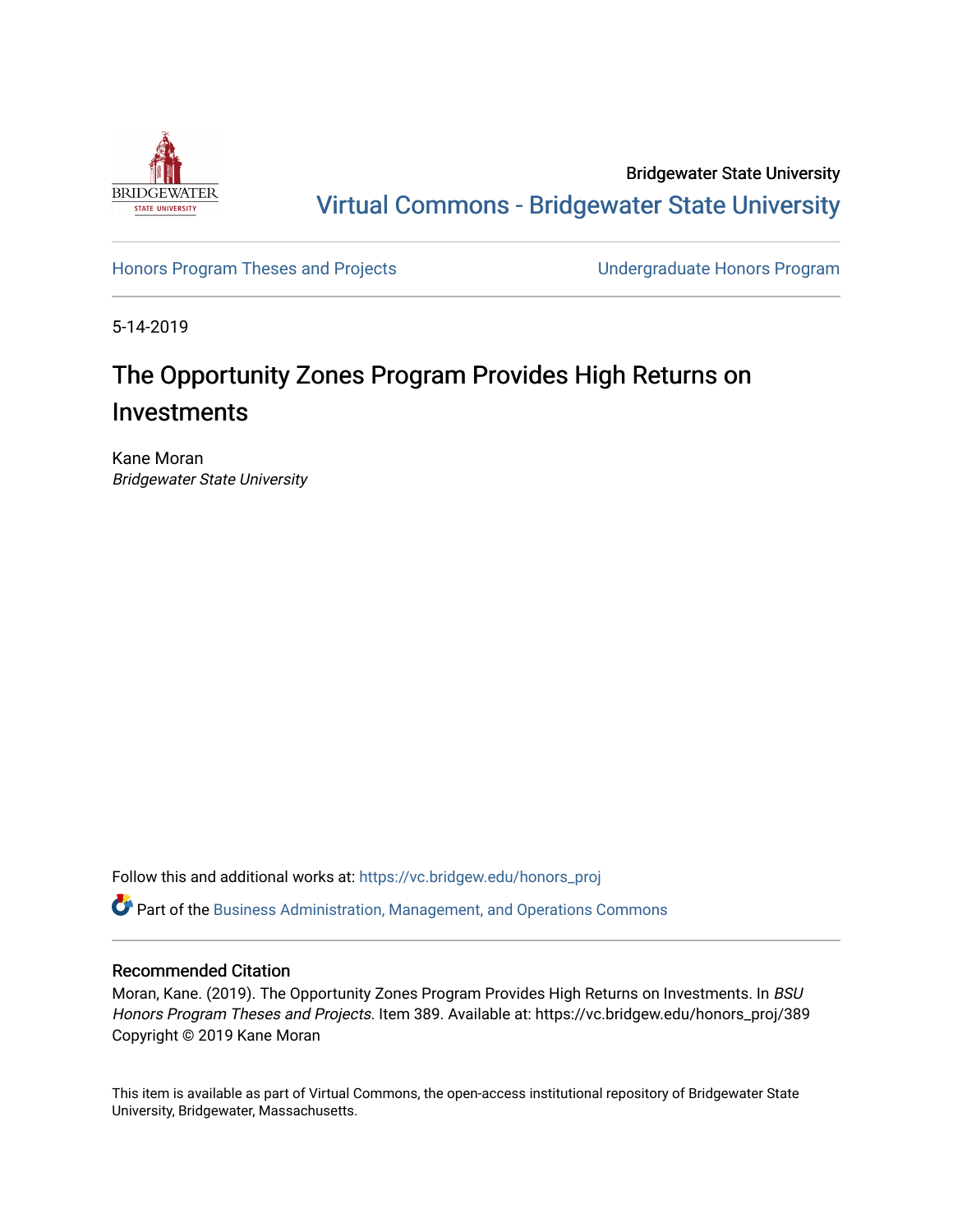The Opportunity Zones Program Provides High Returns on Investments

Kane Moran

# Submitted in Partial Completion of the Requirements for Departmental Honors in Management

Bridgewater State University

May 14, 2019

Dr. Chien Wen Yu, Thesis Advisor Dr. Stanley Ross, Committee Member Michael Brophy, Committee Member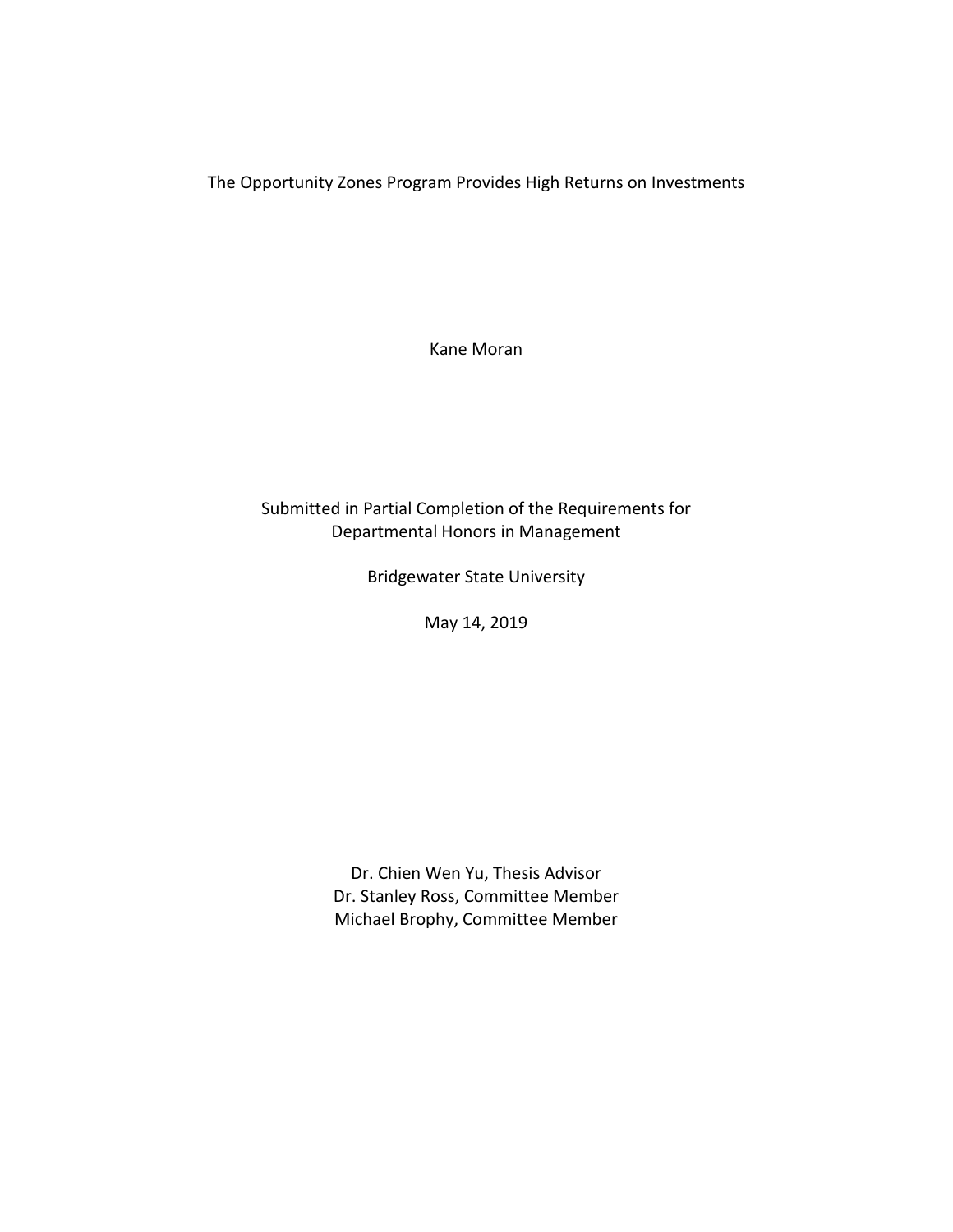#### **1. Introduction**

The Opportunity Zones Program is a new tax incentive established in the Tax Cuts and Jobs Act of 2017. The program aims to direct investors towards low-income communities in the United States by providing more attractive investment prospects. The end goal of the program is to disrupt the unhealthy trend of geographic inequality caused by a disproportionate number of investments being funneled to a select few areas of the U.S. On a large scale, the benefits include a more balanced economy across the entire nation, while also providing tax benefits for investors, which can contribute to a higher return on investments.

#### **2. Economic Background**

#### *2.1 Economic Climate in the United States*

Geographic inequality has been an ongoing issue in the United States. We are starting to see the gap between the rich and the poor widen even more while middle-class neighborhoods decline, splitting the country into areas of concentrated advantage, juxtaposed with areas of concentrated disadvantage. The Opportunity Zones Program has been introduced as a way to engage investors to help with this spirally, nationwide issue.

A common economic outlook is that any business growth in the Unites States will have a knockon effect and cause growth all over the country. However, if we look at current economic indicators, we see 4% unemployment, a 25,000-point stock market, and a 3% GDP growth since the recession in 2008 (which is the fastest among industrialized countries). These statistics should suggest that the entire nation is thriving, however, because of geographic inequality the benefits of this growth is being unequally distributed to only a handful of areas in the country.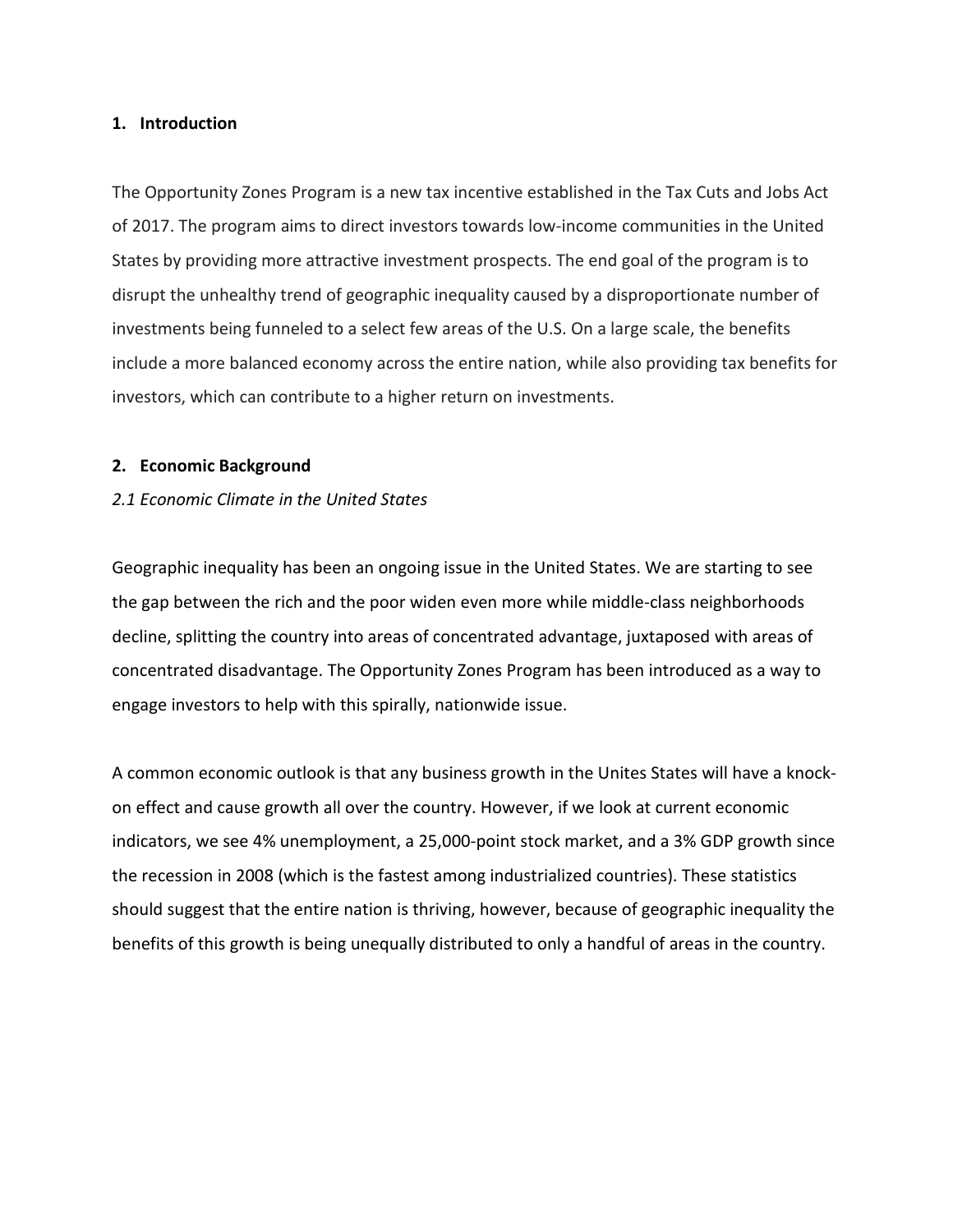



As we can see from Figure 1, around 40% of the U.S has been labelled as a "distressed area" by the Economic Innovation Group. Over 52 million Americans are living in distressed areas and in the recovery years of the economic downturn in 2008, these areas have seen a 15% decrease in jobs and a 15% loss of businesses on average. In contrary, the blue, non-distressed areas, have gained a 7.5% increase in jobs and businesses on average which highlights the disproportionate economic growth based on the different physical locations of the United States.

Before the recession in 2008, 80% of metropolitan areas nationwide were gaining business each year on net, however, current statistics show that 60% of metropolitan areas are now losing business each year. We know that the economy is currently booming, so the net loss of businesses across a majority of the country doesn't quite make sense. Again, this is a result of geographic inequality. Five metropolitan areas alone- Miami, Houston, Dallas, Los Angeles and New York account for the same amount of businesses as the rest of the United States combined. This disproportionate economic strength accentuates the truth of the U.S being built up of two economies.

In order to promote business growth, capital is necessary. Job creation is a result of businesses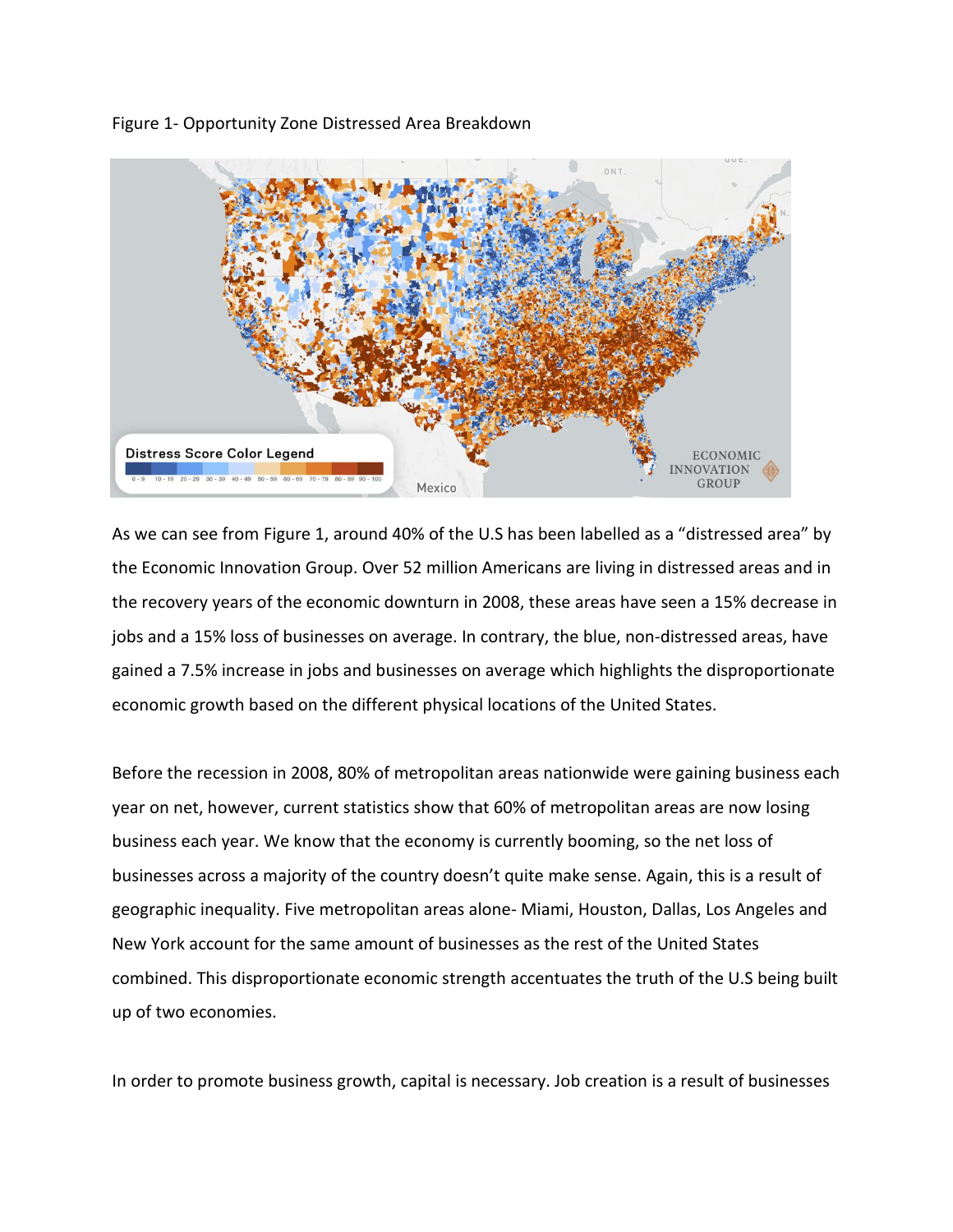scaling and through their expansions are in turn providing more jobs. That being said, there is a fundamental flaw that disadvantages those in distressed areas. 75% of venture capital nationwide goes solely to three states- New York, Massachusetts and California. Recently, bank branches have seen a decline, consequently providing less opportunity for businesses to access capital. In an attempt to connect this disparity, President Trump has proposed the Opportunity Zones Program to tackle this head on by engaging private investors and subsequently signed an executive order on opportunity zones in December 2018 to promote the tax incentive. The goal of opportunity zones is to utilize the enormous resource that the U.S has- capital gains.

# **3. Opportunity Zones Details**

# *3.1 Opportunity Zones Background*

The purpose of the Opportunity Zone Program is to incentivize investors to invest their capital gains into "distressed areas". In return, investors are offered tax breaks in order to create value by investing in areas that are less conventional and in turn stimulate business growth and decrease the geographic inequality across the country. Currently, the United States has \$6.1 trillion in unrealized capital gains and the goal of the opportunity zones program is to target this source of capital to help create a more sustainable and equal economy.



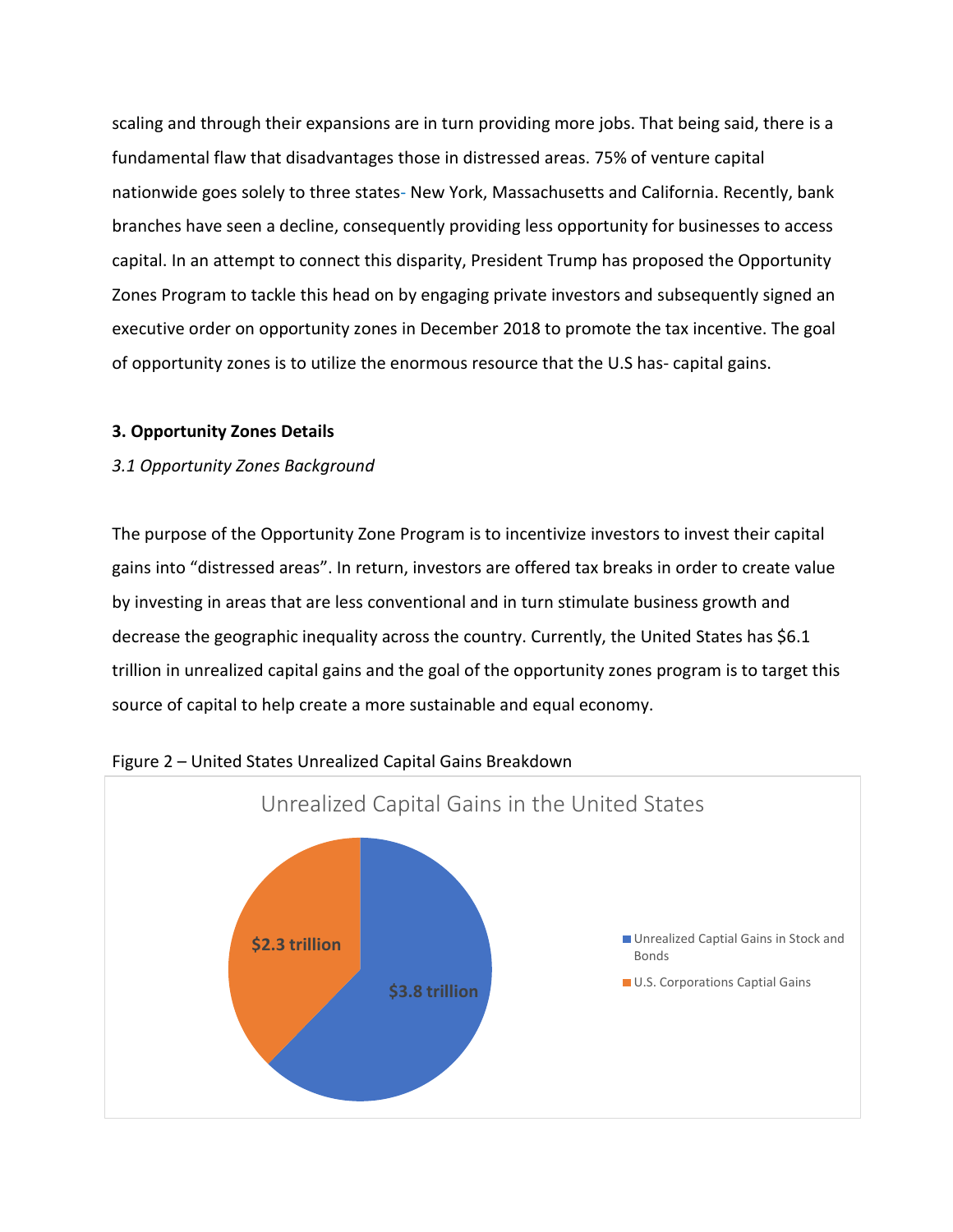In order to become eligible to be a part of the Opportunity Zone Program, investments must be made through an Opportunity Zones Fund. There are several restrictions and guidelines that need to be met in order to be certified under the rules set by the Treasury Secretary. One of the regulations is the Opportunity Zone Funds must invest at least 90% of its resources into one or more of the designated Opportunity Zones. Further, because the purpose of the Opportunity Zones Program is to aid positive, sustainable growth in distressed communities, there are also limitations on the types of investments that can be made.

There are three major categories of investments that can be made in order to be eligible for the Opportunity Zone Program. The first is partnership interests in incumbent businesses that are operating in an opportunity zone. 70% of tangible assets of the business are required to be used in an opportunity zone, at least 50% of gross income is to derive from operations within an opportunity zone and can only hold a limited amount of investment assets. With the exception of "sin businesses" such as casinos, almost all businesses can qualify. Another alternative allows funds to invest in stock ownership in organizations that conduct most of their operations within the designated opportunity zones.

Finally, property investments such as real estate located within opportunity zones can be another qualified investment alternative. The real estate investment option will be the most commonly utilized strategy because the Opportunity Zone Program model suits the long holding period, relatively lower risk and high asset appreciation characteristics associated with real estate investing. However, in order to qualify as an Opportunity Zone Program investment, a "substantial improvement" must be made to the property. A "substantial improvement" is defined as capital injected into the development of the property that exceeds the original appraisal of the property value.

For example, suppose a commercial real estate investment is available for \$8 million, \$5 million of which is the building value and \$3 million is land value. In order to ensure the investment meets the criteria of the Opportunity Zone Program, an amount exceeding \$5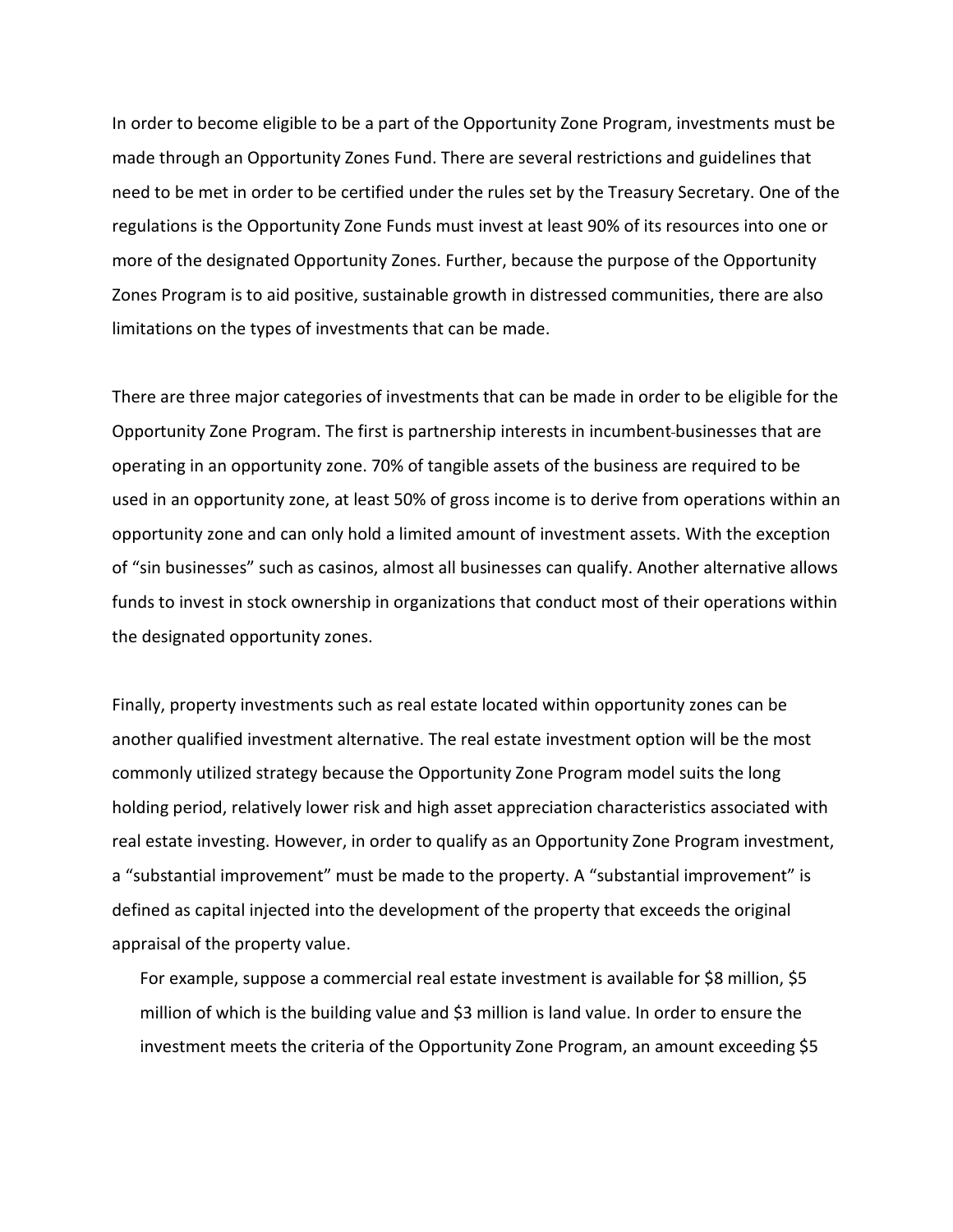million must be invested in the improvements of the property. Additionally, the IRS has specified that undeveloped land does not require any improvements.

### *3.2 Tax Advantages of Investing in Opportunity Funds*

If an investor realizes a capital gain after selling an appreciated asset, they are subject to tax on the net gain. The Opportunity Zone offers investors a tax reduction on the capital gain and potentially on future capital gains on other investments that are made through a Qualified Opportunity Zone Fund. The program offers the prospect of deferring tax due on any current capital gains, a reduction on the amount of capital gains tax due in the future, and an exemption on capital gains tax for any investment made through a Qualified Opportunity Zone Fund.

An investor has the ability to leverage capital gains made through any form of appreciated asset such as real estate or stocks and defer the tax payments made on these gains until December 31, 2026 if they reinvest it in a qualified Opportunity Zone Fund. The gains must be invested within 180 days in order to qualify for the tax exemptions available through the program.

Any investor that has held their investment in an Opportunity Zone Fund for at least 5 years as of December 31, 2026, will see a reduction on their liability on the deferred capital gain principal invested in the Opportunity Zone Fund by 10%. If the investment position is held for at least seven years as of December 31, 2026, the tax liability is reduced by 15%. Further, for those investors that hold their investment in an Opportunity Zone Fund for a minimum of 10 years, will be exempt from any future capital gains tax on appreciation made in their Opportunity Zone Fund Investment. A timeline is provided on the different tax advantages that could be expected for any investor that invests in 2019: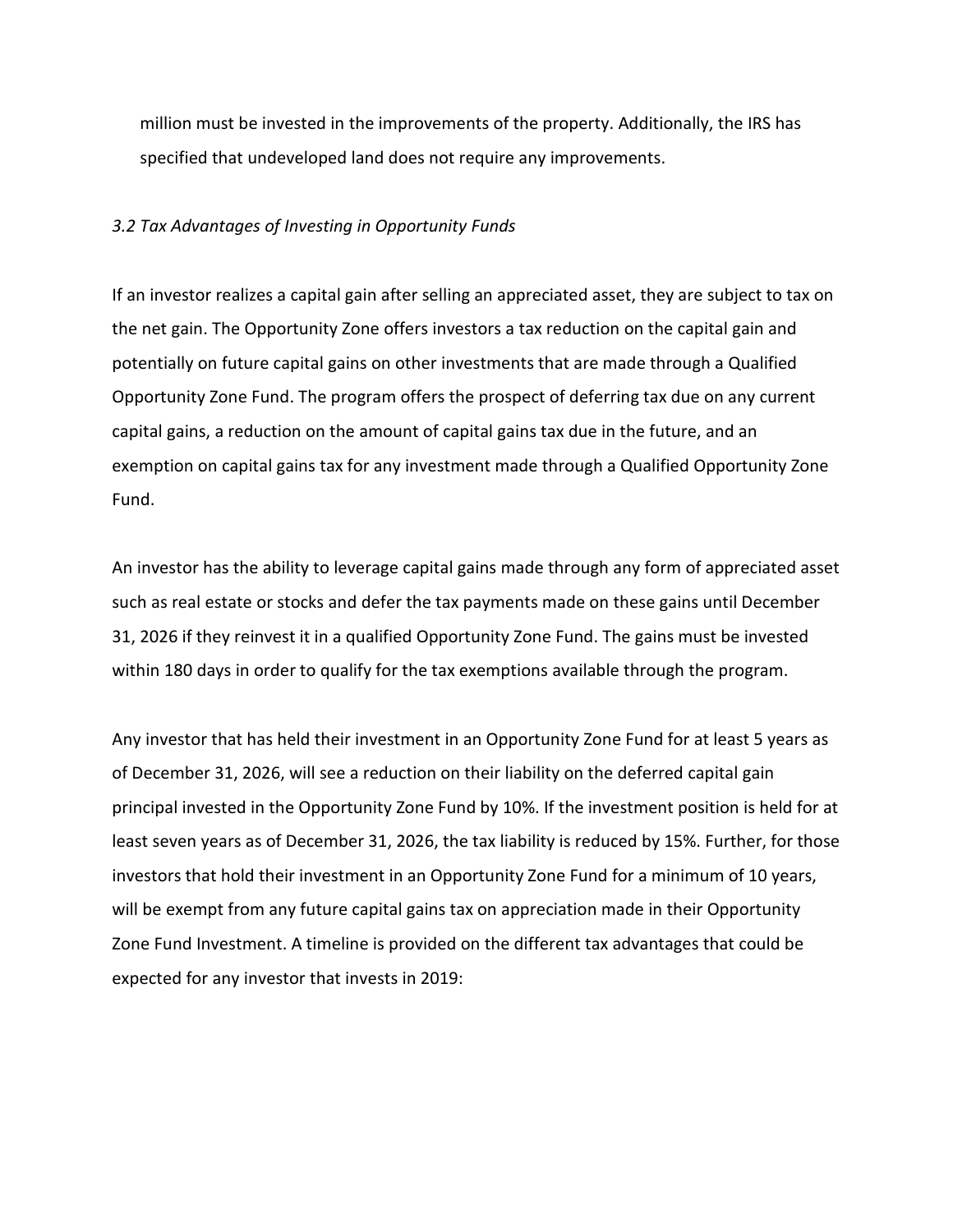

Investors looking for the highest return on investments would most likely invest their capital gains into an Opportunity Zone Fund in 2019. This is to ensure that they hold their investment for at least seven years by the time deferred taxes are due in December 31, 2026 and are able to receive their 15% reduction on their deferred capital gains tax. However, with that said, investors should also hold their position in the investment for at least 10 years so that they are exempt from any capital gains tax made from their Opportunity Zone Fund investment.

### *3.3 Prospects within Opportunity Zones- Quincy Concentration and BPV Expertise*

The purpose of the Opportunity Zone program is to improve the geographical equality across the U.S, however there are additional favorable allocations that provide further incentives to take advantage of this program. 40% of the U.S has been labeled as 'low-income' and this includes most rural areas across the entire country. 25% of these areas have been selected to qualify to be a part of the Opportunity Zones. However, there are a number of areas that have qualified that are not the typical low-income communities and are in fact high growing areas, which have generated significant investor attention even before the Opportunity Zone Program was introduced.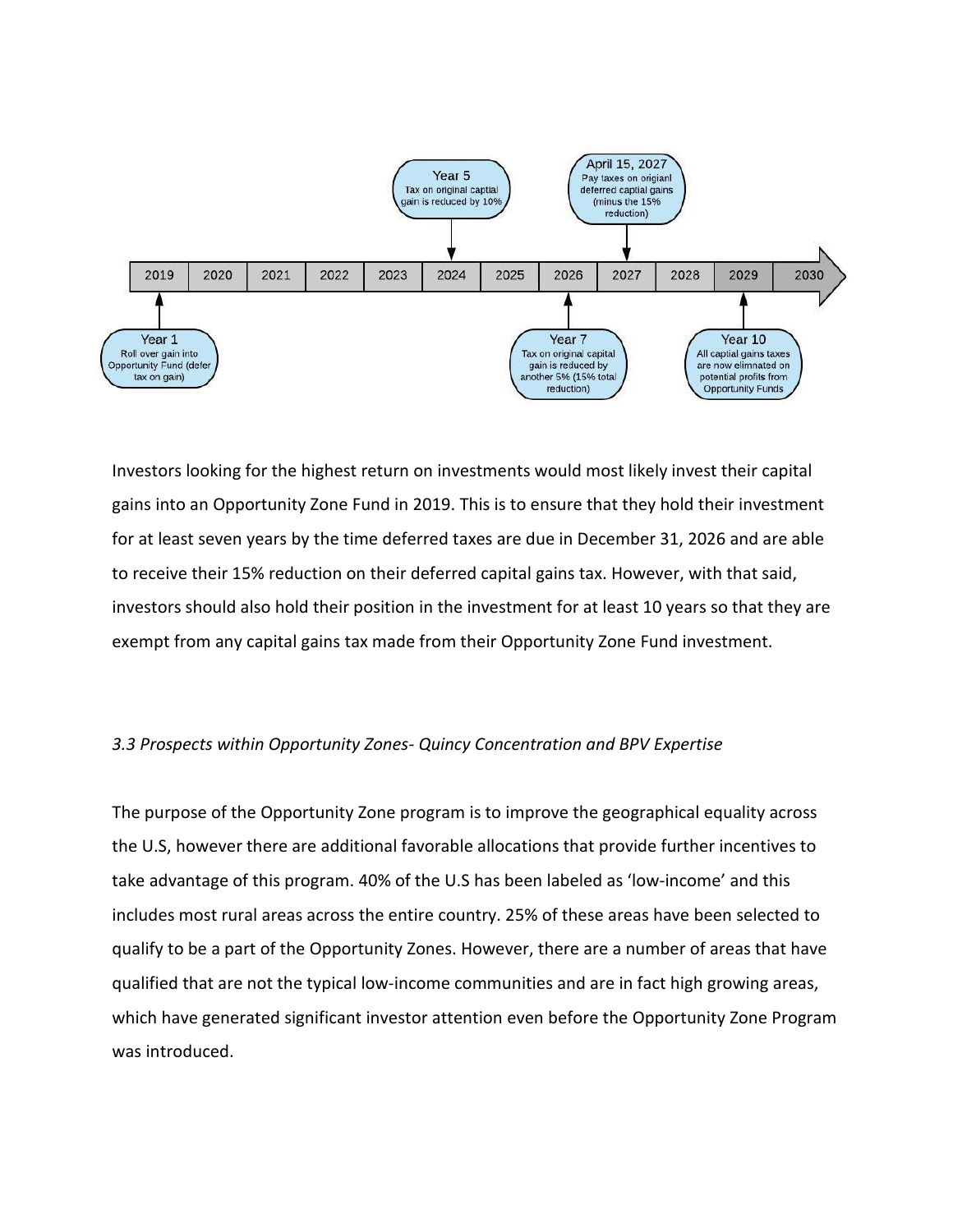Quincy, Massachusetts has been officially listed as a part of the Opportunity Zones and although technically is labeled as a low-income community, it is a rapidly growing city with several investors already endowing resources in the area over the last few years. There have been revitalization efforts that has provided transformations of this historic city into a new hub on the fringes of Boston. Currently, there is great variety of housing, commercial space and a vibrant retail and dining scene that is taking shape, with new residences and restaurants opening throughout the past year. The combination of the growth and development with the favorable location overlooking Boston makes Quincy a perfect area to invest in. However, with it qualifying as a part of the Opportunity Zone Program, demand for real estate may drastically rise, making it even more important to invest in an Investment Fund and start to capitalize on investment prospects before the capital inflow traffic becomes too high and competitive.

Boston Property Ventures (BPV) has been investing heavily in Quincy over a number of years which has contributed to their successful and diverse portfolio. A recent example of a development in Quincy was the acquisition of three stand-alone buildings on 23-31 Bridge Street. Along with the construction team, the company transformed this space into 60 luxury rental units. This project was adjacent from a previous BPV development which was completed in 2016. The combination of the two development projects presented a rare opportunity to control and develop nearly three acres of contiguous land in downtown Quincy.

With Quincy becoming an obvious choice that will attract a lot of focus for Opportunity Zone Funds, it is important that funds are handled by investors and developers with local expertise and knowledge of the area. The Opportunity Zone Program is still a relatively unknown investment avenue, however, with 2019 being the final year to fully take advantage of the tax incentives and receive the 15% discount on deferred taxes due December 31, 2026, BPV is starting its own Opportunity Zone Fund. This provides a huge potential for investors to become involved in a sound investment with the potential of achieving high returns through the combination of management expertise and tax incentives.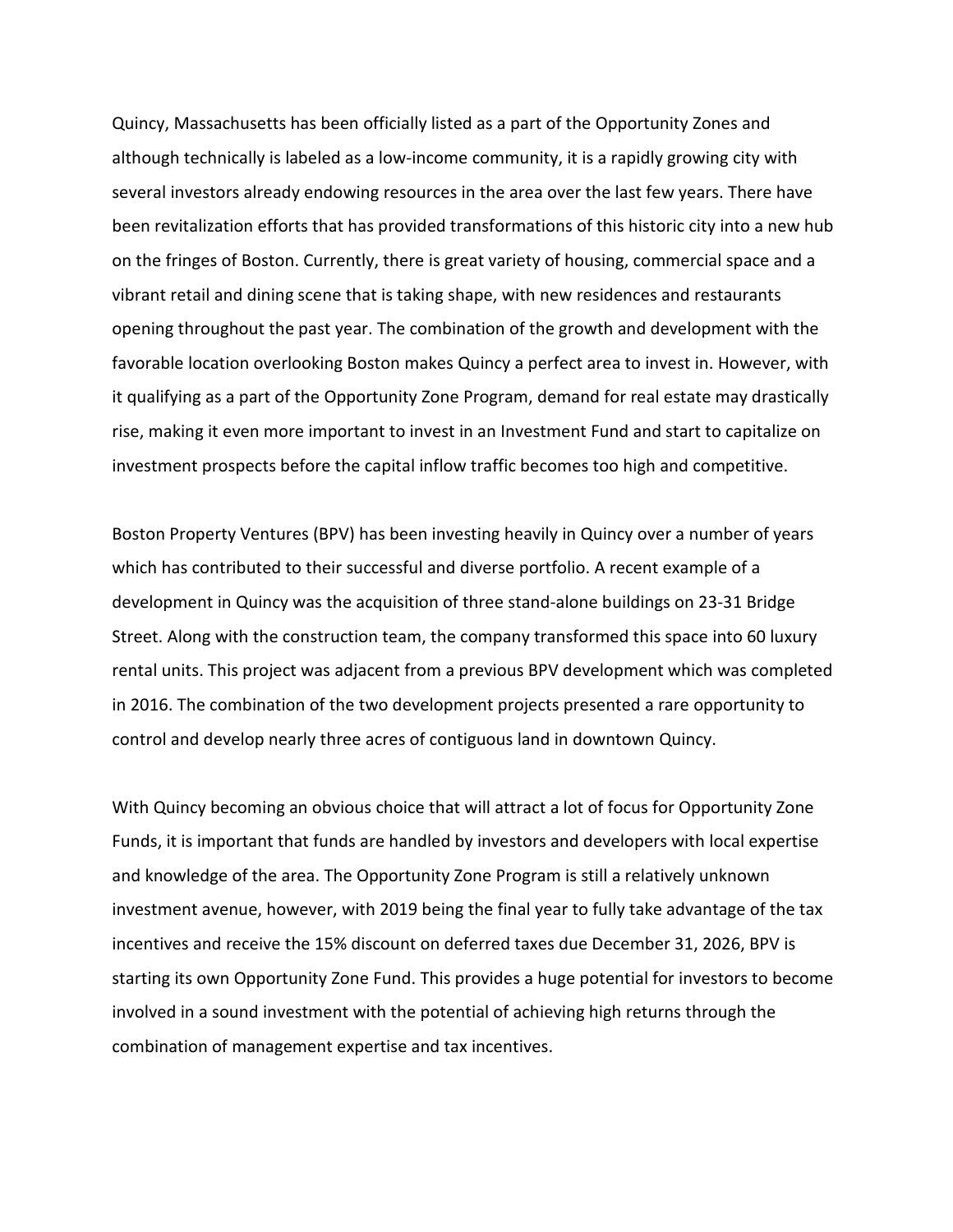#### *3.4 Potential Risks*

Although the Opportunity Zone Program offers a number of tax incentives that can greatly benefit investors, there are potential risks associated with the program. For example, although some of the locations that qualify as a part of the program and offer potential great returns, there is a reason why some of these areas are listed as low-income communities. Not every location has growth and development potential, and some have seen a loss of business growth because of factors that cannot be cured without an extreme injection of capital. A lot of areas in advantageous locations with potential to grow and attract businesses are valuable because investments can be made for low prices and the combination of future business growth potential and tax incentives will see return on investments increase dramatically. However, simply injecting capital into a location because of the short-term gain of discounting taxes and then owning an investment in a depreciating area can be catastrophic for future returns. Ensuring that the investment will appreciate over time and is a thoroughly researched investment should not be clouded by short term greed of receiving tax breaks.

Furthermore, the introduction of the Opportunity Zone Program offers significant potential for investors to improve return on investments on current and future investments made within qualified areas. Opportunity Zone Funds will be formed in order to take advantage of this great potential; however, the fund managers may not have the expertise in the investment area and may be forming a fund to become an early adopter in a lucrative field with high potential. It is extremely important to ensure that the fund managers are experts in the field of business that they are aiming to enter.

The final risk involved with investing in an Opportunity Zone Fund is not correctly forecasting cash flows on future investments that need to be made in order to compensate for the deferred tax on the original unrealized capital gains. It can be financially detrimental if the future Opportunity Zone Fund investment does not provide enough future cash flow to cover the deferred capital gains which is due on December 31, 2027. Again, a team of experts must be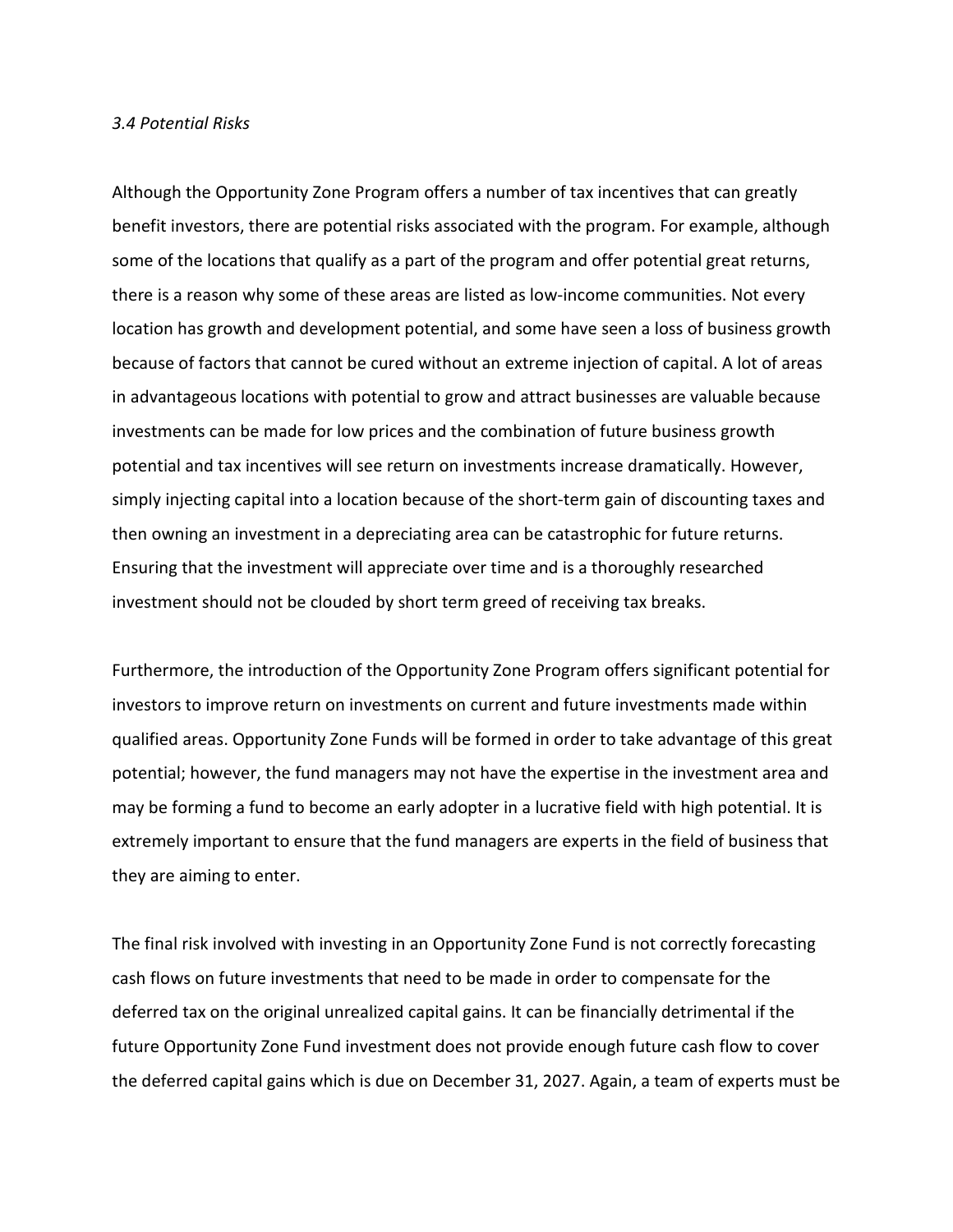managing the fund in order to ensure that all future financial demands and obligations are met for the safety of the investor rather than rushing into a potentially dangerous financial position.

### **4. Hypothetical Investment Comparison**

Attached are two separate examples of investments being made over a 20-year period. Each investment in this hypothetical example produces a pre-tax return on investment of 300% of the initial investment made after a 10-year hold. This return is consistent in each example for ease of presentation and comparison.

Each example includes an initial investment of \$1 million and all capital gains are then reinvested into a secondary investment for another 10 years producing the same return. The first example includes separate investments where none include an Opportunity Zone Fund investment. The second example reflects the same process, however, including the benefits gained from utilizing an Opportunity Zone Fund as the secondary investment.

The third table shows a basic hypothetical basic cash flow model that should considered when ensuring that cash flows from an Opportunity Zones Fund investment cover the deferred gains.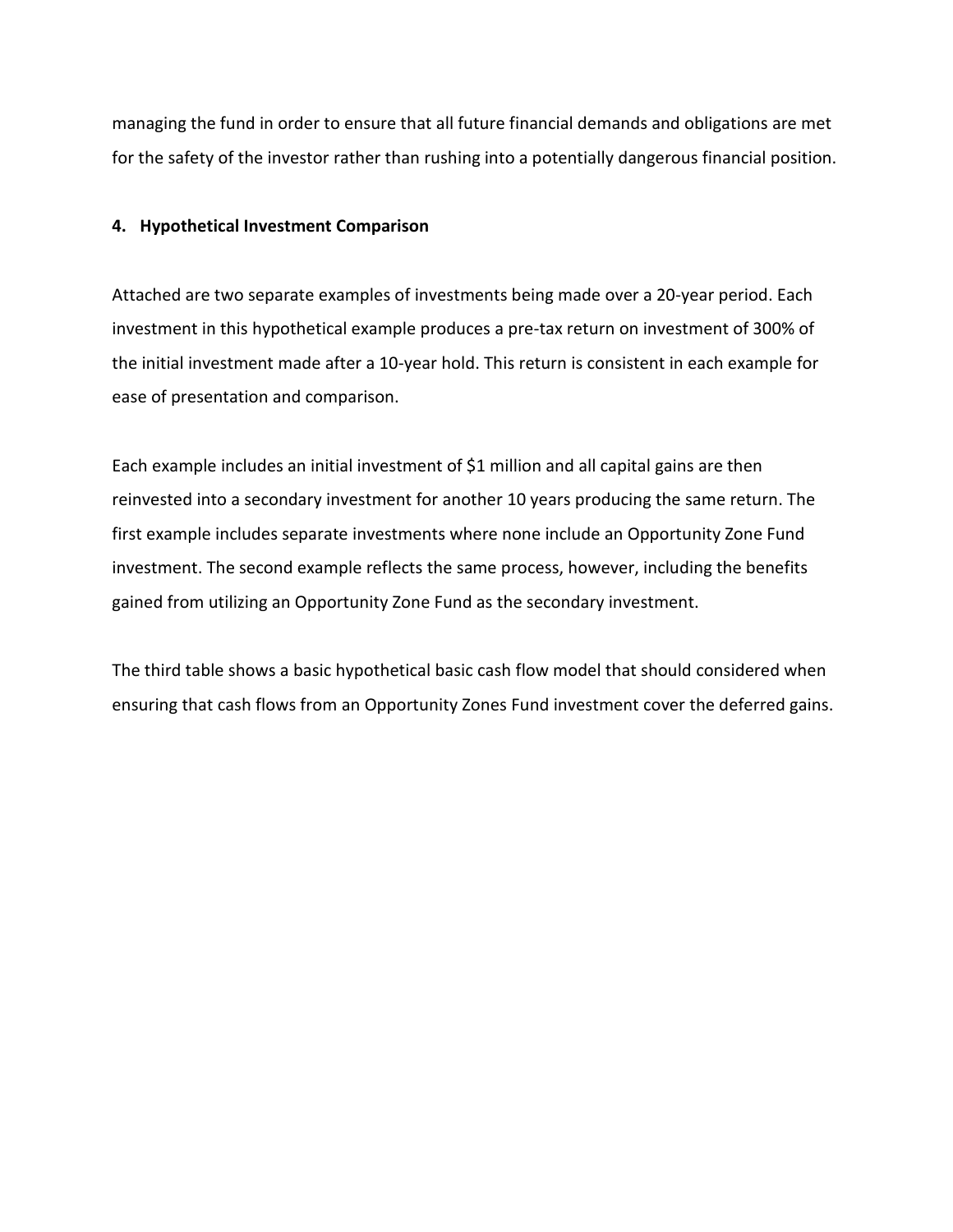#### **5. Conclusion**

Subsequent research supports the original hypothesis that the Opportunity Zones Program provides high return on investments. Geographic inequality is a major issue in the U.S., and this initiative not only addresses this nation-wide matter but also provides an immense opportunity for investors to receive capital gains tax incentives. The Opportunity Zones Program will most likely aid the disproportionate economic growth and formation of two separate economies with in U.S. by dispersing unrealized capital gains through these incentives. If an Opportunity Zone Fund is formed correctly and meets all guidelines and regulations, current return on investments can be improved by reducing capital gains taxes by up to 15%. This partnered with tax exemption on all future capital gains for investments through an Opportunity Zones Fund provides staggering potential to greatly improve further investment returns. If all parameters are met and all precautions are taken regarding the risks involved in becoming an Opportunity Fund investor, the tax reductions can help increase the investment input as well as reduce the capital gains due upon selling the investment which can lead to significant increases in returns.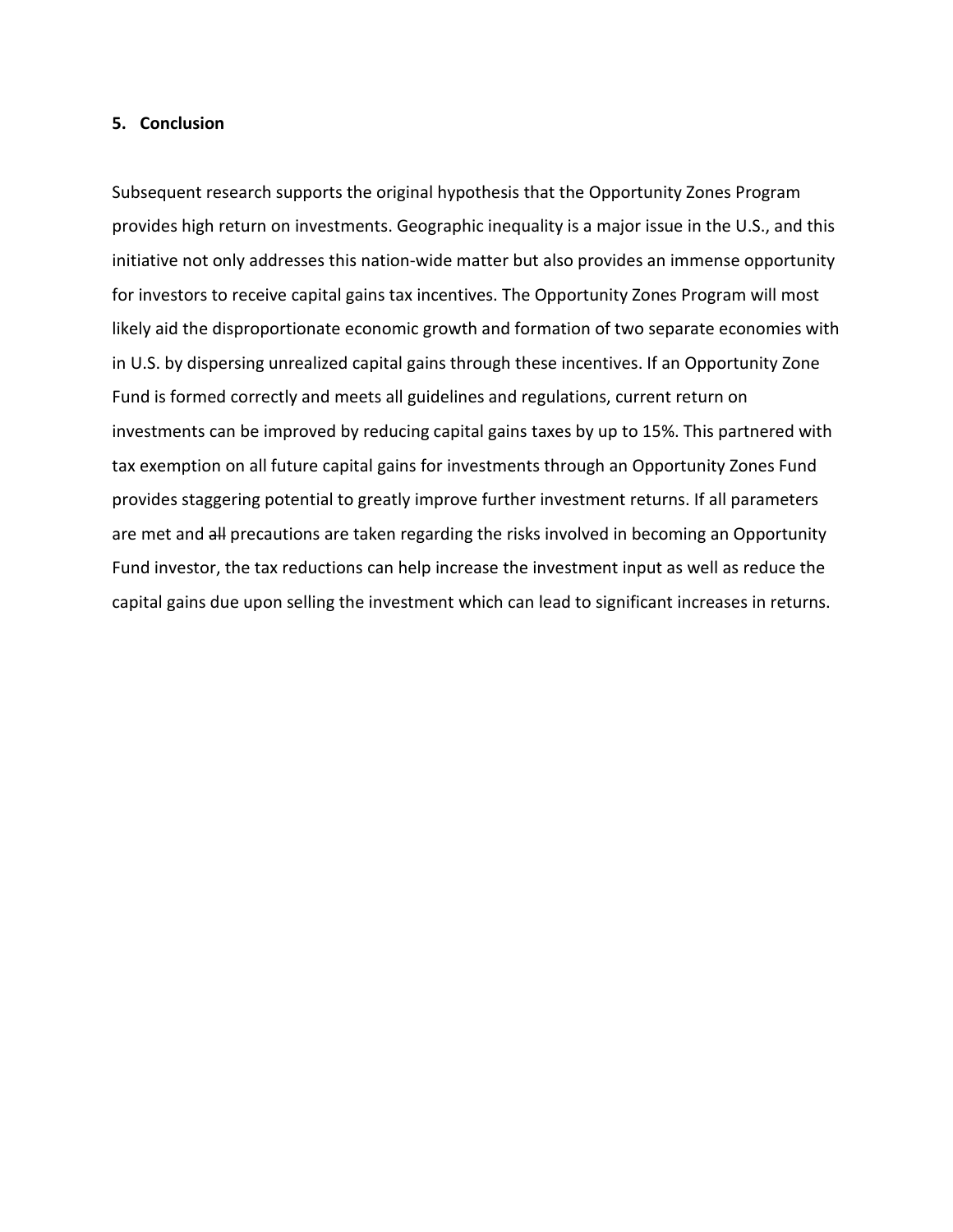#### **Works Cited**

- "A Guide to Key Opportunity Zone Regulations For Real Estate Transactions." *The National Law Review*, Nov. 2018, [www.natlawreview.com/article/guide-to-key-opportunity-zone](http://www.natlawreview.com/article/guide-to-key-opportunity-zone-)regulations-real-estate-transactions.
- DesRoches, Dalton. "Substantial Improvements to Opportunity Zones." *Withum*, 22 Feb. 2019, www.withum.com/resources/substantial-improvements-to-opportunity-zones/.
- Florida, Richard. "America's Worsening Geographic Inequality." *CityLab*, 16 Oct. 2018, www.citylab.com/equity/2018/10/americas-worsening-geographic-inequality/573061/.
- Mount, Steven F. "New Program Allows Deferral and Possible Forgiveness of Capital Gains Invested in Low-Income Community Businesses." *Tax Management Real Estate Journal*, Bloomberg Tax, 2018, files.constantcontact.com/95a91b43201/0cc52e27-ca8d-4aba-84e4-81fd77b64897.pdf.
- "Opportunity Zones: Tapping into a \$6 Trillion Market." *Economic Innovation Group*, 30 Apr. 2018, eig.org/news/opportunity-zones-tapping-6-trillion-market.
- Reitz, Claire. "What Are Opportunity Zones and How Do They Work? | Resources." *Fundrise*, Fundrise, 17 Aug. 2018, fundrise.com/education/blog-posts/what-are-opportunityzones-and-how-do-they-work.
- "The Tax Benefits of Investing in Opportunity Zones." *Economic Innovation Group*, Jan. 2018, eig.org/wp-content/uploads/2018/01/Tax-Benefits-of-Investing-in-Opportunity-Zones.pdf.
- VentureBeat. "Opportunity Zones: The Largest Community Investment Program in a Generation." *YouTube*, YouTube, 7 Mar. 2018, [www.youtube.com/watch?v=gmn19vSE-](http://www.youtube.com/watch?v=gmn19vSE-)V4&t=540s.